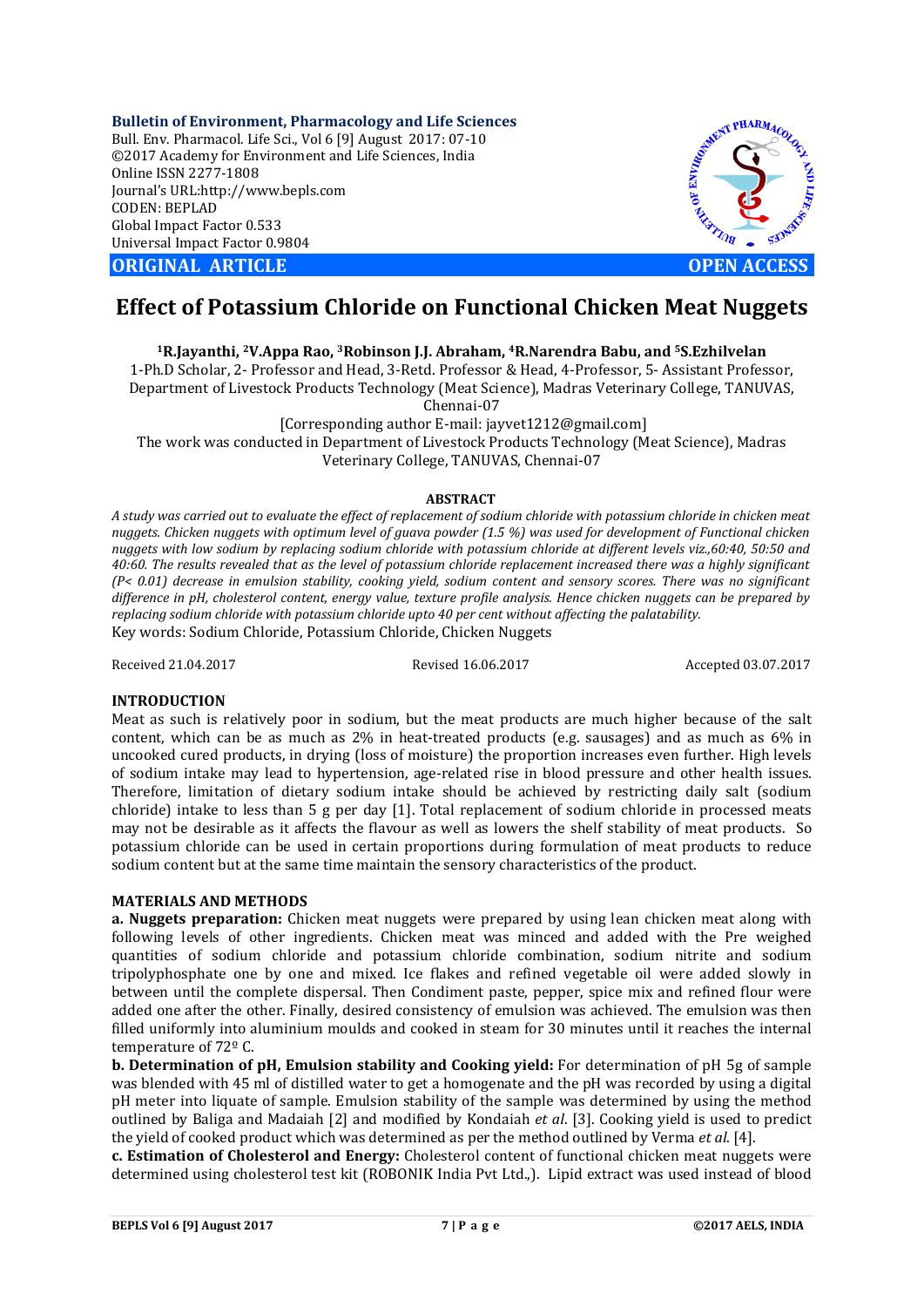serum, as per the method described by Rajkumar *et al.* [5]. The total carbohydrate content in percentage of the functional chicken meat nuggets sample was determined by the method outlined by Bhattacharjee *et al*. [6]. This method involved adding the total values of crude protein, ether extract, crude/dietary fibre, moisture and ash contents of the sample and subtracting it from 100. The value obtained is the percentage carbohydrate constituent of the sample.

Thus:

% carbohydrate =  $100 - (% \text{ moisture} + % \text{ crude fibre} + % \text{protein} + % \text{light} + % \text{light} + % \text{light} + % \text{th} + % \text{th} + % \text{th} + % \text{th} + % \text{th} + % \text{th} + % \text{th} + % \text{th} + % \text{th} + % \text{th} + % \text{th} + % \text{th} + % \text{th} + % \text{th} + % \text{th} + % \text{th} + % \text{th} + % \text{th} + % \text{th} + % \text{th} + % \text{th} + % \text{th} + %$ 

**d. Estimation of sodium and potassium:** Estimation of sodium and potassium content of chicken meat nuggets was done by using the method prescribed by AOAC [7]. The energy value or total calorie estimates (Kcal) were determined as per the method outlined by Kumar *et al*. [8].

**e. Texture profile analysis:** Texture profile analysis was carried out as per the procedure outlined by Bourne [9] by using a Stable Microsystems Texturometer.

**h. Statistical analysis:** Statistical analysis of the data was done using ANOVA in SPSS (version 20.0) software as per the method described by Snedecor and Cochran [10].

## **RESULTS AND DISCUSSION**

The results of physico-chemical characters are presented in Table 1. The pH of chicken nuggets revealed no significant differences but there was a highly significant (P<0.01) decrease in emulsion stability and cooking yield with the increased level of potassium chloride (Fig.1 and 2). Increasing levels of potassium chloride in the combination deliberately affected the emulsion stability of the product. This may be due to the inability of potassium chloride to retain the water and extract the protein from the muscles. This is due to the different proportions of sodium or potassium bound to chloride. Chloride ions are mainly responsible for activating proteins and potassium chloride demonstrates a non-chloride part of 48% compared with 39% in sodium chloride. As a result, more potassium chloride has to be added to end up with the same concentration of chloride within the meat product [11].

| Table- 1. Mean ± SE values of physico-chemical characteristics of chicken nuggets with different |
|--------------------------------------------------------------------------------------------------|
| combinations of Sodium chloride and Potassium chloride                                           |

| <b>Parameters</b>             | Control            | Sodium chloride: Potassium chloride | <b>F</b> value             |                                           |                     |
|-------------------------------|--------------------|-------------------------------------|----------------------------|-------------------------------------------|---------------------|
|                               |                    | 60:40                               | 50:50                      | 40:60                                     |                     |
| рH                            | $6.60 \pm 0.05$    | $6.60 \pm 0.03$                     | $6.62 \pm 0.05$            | $6.63 \pm 0.05$                           | 0.117 <sub>NS</sub> |
| <b>Emulsion stability (%)</b> | $97.25 d \pm 0.92$ | $93.88c \pm 0.40$                   | 90.47 $\text{b} \pm 0.32$  | $86.65a \pm 0.16$                         | 72.83**             |
| Cooking yield $(\%)$          | $96.73 d \pm 0.30$ | $93.70 c \pm 0.25$                  | 90.88 $\frac{b}{2}$ + 0.37 | $85.52a \pm 0.87$                         | $87.51**$           |
| Cholesterol (mg/dl)           | $48.00 \pm 4.39$   | $46.67 \pm 3.63$                    | $47.00 \pm 3.26$           | $47.33 \pm 3.70$                          | $0.023$ NS          |
| Sodium $(mg/100g)$            | $1939.17d + 9.52$  | $1367.17c \pm 3.88$                 | $1213.83b \pm 26.97$       | $906.67a \pm 18.74$                       | 636.92**            |
| Potassium (mg/100g)           | $866.33a \pm 4.67$ | $1508.67b \pm 20.10$                | $1906.00 c \pm 5.52$       | $2280.00$ d ± 17.29 1936.46 <sup>**</sup> |                     |
| <b>Energy (Kcal)</b>          | $492.17 \pm 7.02$  | $492.83 \pm 7.38$                   | $495.67 \pm 5.51$          | $500.50 \pm 4.06$                         | 0.38 N              |

Means bearing different superscripts (a, b, c and d) within rows differ significantly (P<0.01) n=6 NS - Not Significant  $^{**}$  - Highly Significant (P<0.01) difference n=6 NS - Not Significant \*\* - Highly Significant (P<0.01) difference

| Table- 2. Mean ± SE values of Texture Profile Analysis of chicken nuggets with different |
|------------------------------------------------------------------------------------------|
| combinations of sodium chloride and potassium chloride                                   |

| <b>Parameters</b>              | Control              | Sodium chloride: Potassium chloride | <b>F</b> value      |                      |            |
|--------------------------------|----------------------|-------------------------------------|---------------------|----------------------|------------|
|                                |                      | 60:40                               | 50:50               | 40:60                |            |
| <b>Hardness (Kgf)</b>          | $2804.65 \pm 363.40$ | $2162.77 \pm 347.22$                | 2726.77 ± 384.01    | $2265.78 \pm 165.37$ | $0.975$ NS |
| <b>Adhesiveness</b><br>(Ns)    | $-0.94 \pm 0.67$     | $-5.60 \pm 3.06$                    | $-4.50 \pm 1.80$    | $-2.19 \pm 1.44$     | $1.191$ NS |
| <b>Springiness</b><br>(mm)     | $0.57 \pm 0.04$      | $0.55 \pm 0.07$                     | $0.62 \pm 0.03$     | $0.52 \pm 0.04$      | $0.703$ NS |
| <b>Cohesiveness</b><br>(A2/A1) | $0.52 \pm 0.05$      | $0.57 \pm 0.07$                     | $0.57 \pm 0.06$     | $0.56 \pm 0.05$      | $0.148$ NS |
| <b>Gumminess</b>               | $1543.03 \pm 336.18$ | $1169.00 \pm 167.50$                | 1495.78 ± 212.40    | $1284.34 \pm 188.41$ | $0.562$ NS |
| <b>Chewiness</b><br>(Kgf.mm)   | $844.44 \pm 166.85$  | $673.25 \pm 147.25$                 | $909.70 \pm 108.61$ | $652.41 \pm 70.36$   | $0.971$ NS |
| Resilience                     | $0.20 \pm 0.03$      | $0.24 \pm 0.05$                     | $0.22 \pm 0.03$     | $0.23 \pm 0.03$      | 0.283 Ns   |

n=6 NS - Not Significant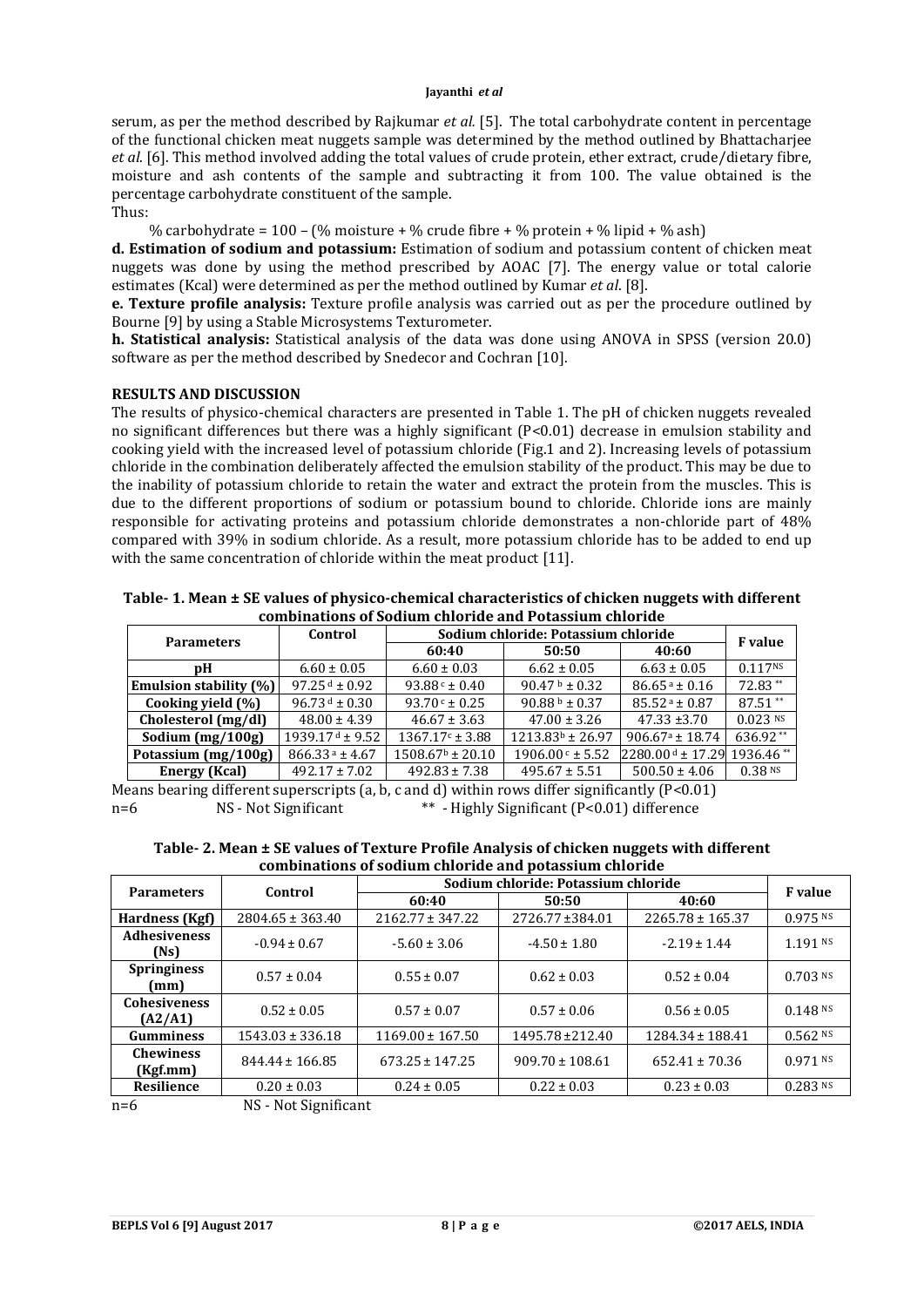#### **Jayanthi** *et al*





**Figure- 2. Cooking yield (%) of chicken nuggets with different combinations of Sodium chloride and Potassium chloride**



There was no significant difference in cholesterol content of control and the three combinations of sodium chloride and potassium chloride incorporated chicken nuggets. The mean values of chicken meat nuggets indicated that replacement of sodium chloride with potassium chloride does not have any influence on cholesterol content. A highly significant (P<0.01) decrease on sodium content was observed with increase in level of potassium chloride addition. Chicken nuggets incorporated with 40:60 combination of sodium chloride and potassium chloride had lower sodium content compared to other treatments. A highly significant (P<0.01) increase on potassium content was observed with increased level of potassium chloride addition. Carraro *et al*. [12] also found similar results in the bologna sausages with the replacement of NaCl with KCl. There was no significant difference in energy values of control and the three combinations of sodium chloride and potassium chloride incorporated chicken nuggets and it indicates that there is no deviation in energy values and may be readily acceptable by the busy urban population [13; 14].

There was no significant difference ( $P>0.05$ ) in over all mean values of texture profile analysis (hardness, adhesiveness, springiness, cohesiveness, gumminess, chewiness and resilience) between control and other treatments (Table 2). This is in agreement with the effect of sodium reduction and the use of herbs